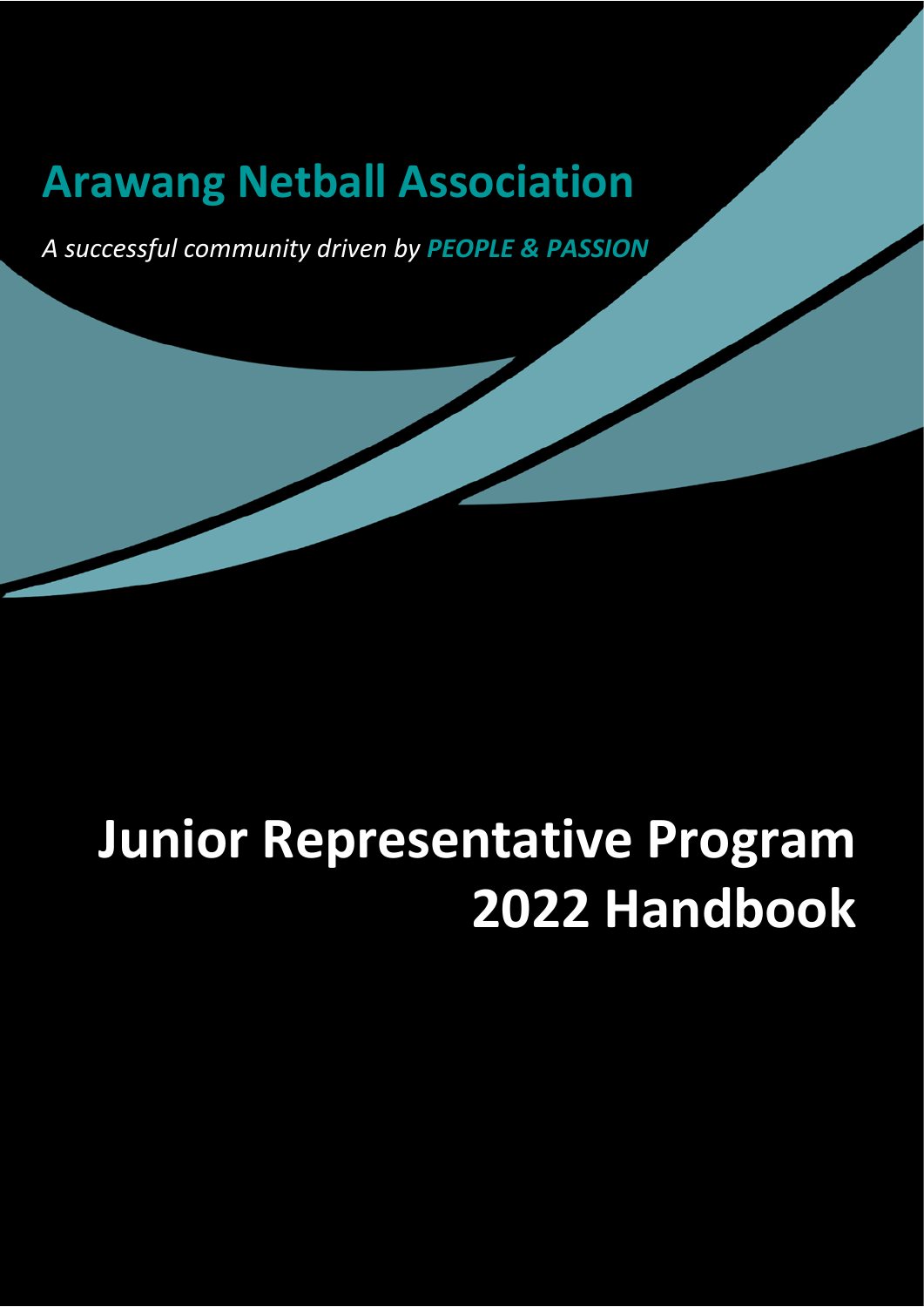#### **JUNIOR REPRESENTATIVE PROGRAM**

The purpose of the Arawang Netball Association (ANA) Junior Representative Program (Junior Rep) is to offer ANA athletes the opportunity to receive high quality coaching and play within a representative environment in order to develop themselves to their highest potential.

With a focus on skills, specialisation and player development, the program aims to enhance sportsmanship, confidence, teamwork, high performance behaviours and provide a positive experience. Doing well on the scoreboard is also a welcome bonus.

Athletes in the Junior Rep program compete in the Netball ACT (NACT) premier annual junior netball competition – *ACT Junior Championships* (Junior Champs).

Junior Champs sees all ACT District Associations compete for the title of ACT Junior Champion in all respective age groups. In 2021 this was from Under 11's to Under 17's. 2022 age groups are to be confirmed by NACT early in the new year.

We are looking forward to a fun filled 2022 season. If selected into a team, further information will be provided in a Welcome Pack.

#### **COMMUNICATION**

ANA uses email communication as well as their website and social media pages to announce achievements, information or other items for the wider community to view. All policies relevant to Junior Rep can be found on the ANA website.

- Website <http://arawangna.act.netball.com.au/>
- Facebook @arawangna
- Instagram @arawang\_netball\_assoc
- Twitter @arawangNA

Important information will be sent via email and promoted through our social channels

## **2022 DRAFT SCHEDULE**

- ⇒ **November – December 2021:** Delivery of the *Arawang Court Ready Program*, a specialised netball pathways program, open to all athletes of all abilities, genders and age groups.
- ⇒ **Late November 2021 – Late January 2022** nominations open for the 2022 Junior Representative Program.
- ⇒ **February 2022:** Trials for each age group, team selection and registration following confirmation from Netball ACT on the 2022 Junior Champs Program.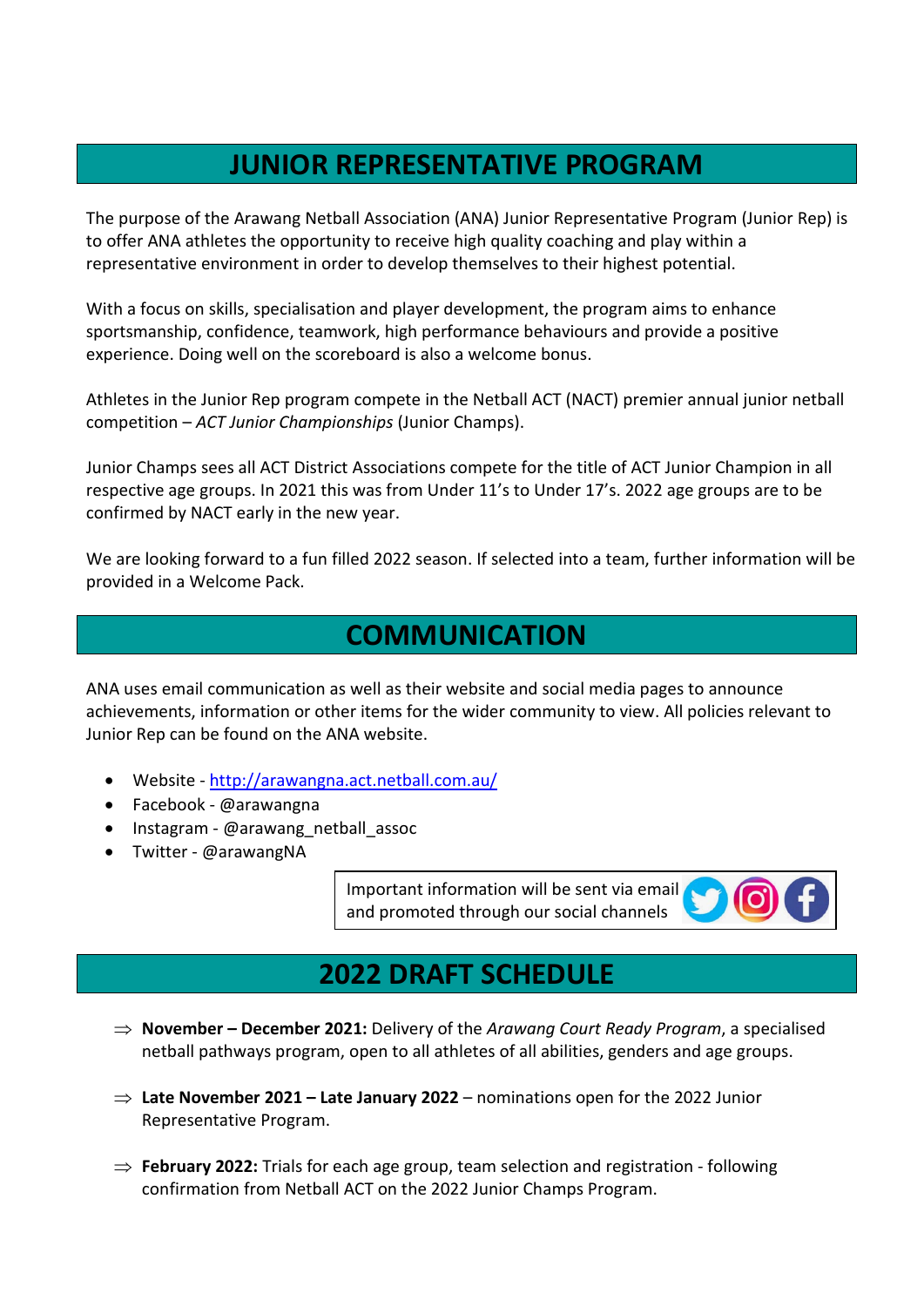- ⇒ **March – July 2022**: Junior Rep Program formally commences, including trainings, local and interstate netball carnivals in the lead up to the ACT Junior Champs.
	- $\circ$  Entry into local carnivals is dependent on ACT District calendars and entry into interstate carnivals (NSW) will be dependent on NSW District calendars.
		- Our participation in these will be confirmed closer to the time.
	- $\circ$  Dates for ACT Junior Championships are to be confirmed by Netball ACT in early 2022. Tentative dates are currently slated for June and July 2022 (see Junior Championships below for more information).
- ⇒ **August 2022:** At the end of each season ANA holds a presentation event to celebrate our Junior Representative teams. This will be communicated with teams closer to the time.

## **ELIGIBILITY TO PLAY IN JUNIOR REP**

As the ANA Representative Program is representing the association, all participants in the program (with the exception of under 17's players) must play with a school or club within the ANA Saturday winter competition. Under 17's players are encouraged but not required to play within the ANA competition.

Should you not be able to play in the ANA Saturday competition, you must submit an exemption outlining the reasons why. Exemptions will be assessed on a case-by-case basis.

All age groups are the given age and under. Ages of players are taken from the 31st of December of the competition year.

ANA mandates that all players must play in their own age group. However, on rare occasions, there may be exceptions to this rule.

Under 11 teams will consist of players who will be turning 9, 10 or 11 during that year.

All players must participate in ACT Junior Championships, unless otherwise agreed prior to selection or in extenuating circumstances.

#### **FEES**

ANA is committed to providing a fair and transparent fee schedule for all players and families whilst ensuring that the fees cover the operational and growth needs of our Association.

A Registration fee is charged for the Junior Representative Program. The fee amount may vary from year to year at the discretion of the ANA Committee. Registration fees typically include:

- Season fees
- Coaching and equipment costs (includes uniform)
- Attendance at carnivals
- GST Transaction fee (to cover charges levied by the bank/payment services provider)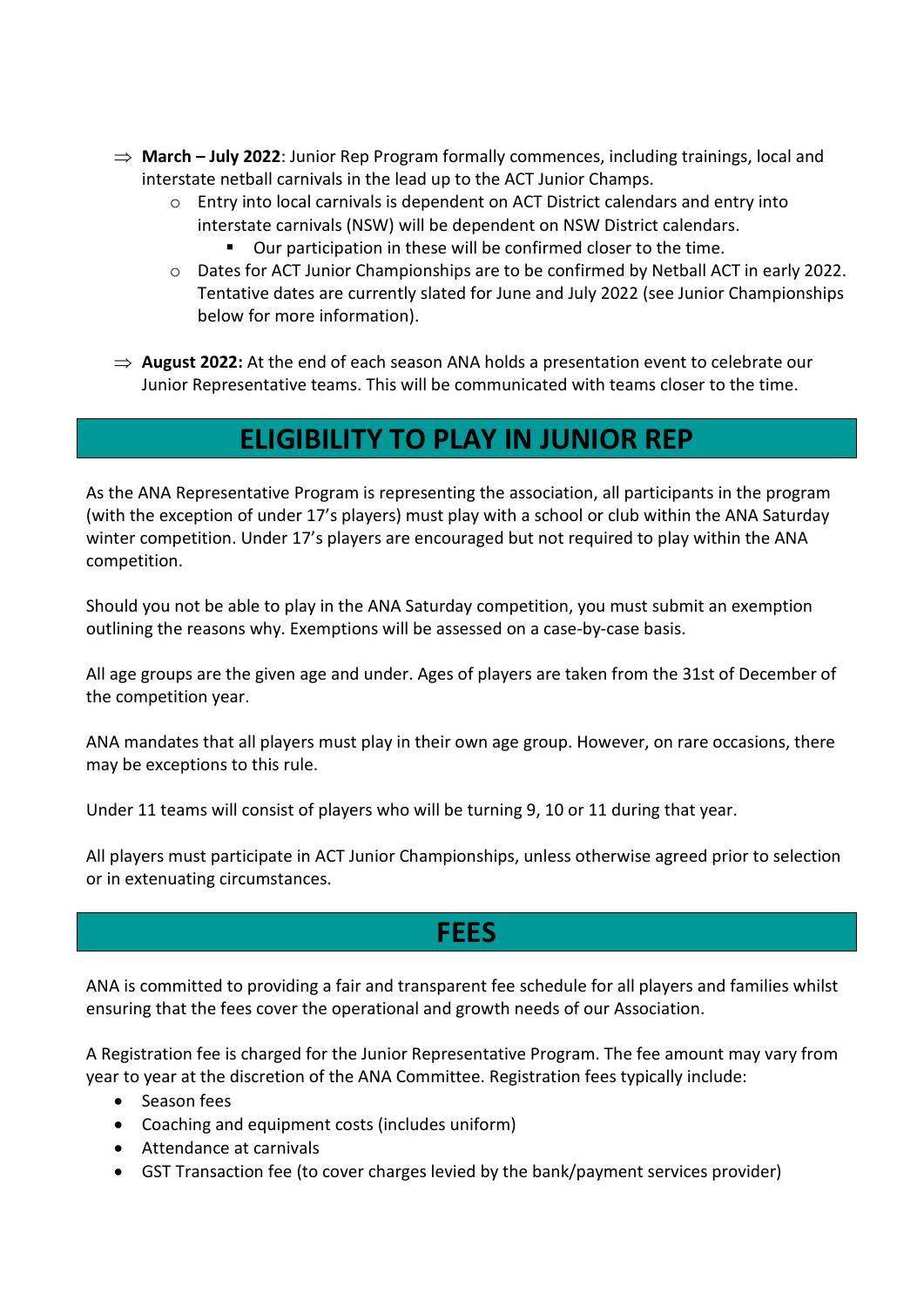#### **Registration fees for 2021**

Registration fees for the 2022 will be confirmed at time of trials. Fees for the 2021 season were:

- Representative Player \$250.00/player
- Representative Training Partner \$90.00/player

#### **Family Discounts**

We value our community and offer a family discount where more than one child is successful in being a representative player. ANA may permit a payment plan agreement with the family.

#### **Genuine Hardship**

ANA acknowledges that some families experience genuine hardship from time to time. In these cases, ANA must receive a notification and request for assistance prior to the payment due date specified in the welcome pack provided on selection. The matter will be dealt with confidentially.

If payments are not made by the agreed due date, ANA can exercise action to redeem monies at their discretion and act to accordingly.

#### **TEAM SELECTION**

Players will be selected into teams within their age group. This will be based on the following:

- Skills
- Work ethic
- Fitness
- Behaviour and attitude
- Commitment
- Player combinations

All teams will ideally have ten players. Coaches and selectors have the right to select only nine players, dependent on skill level and squad depth (Teal and Black teams only).

#### **Training Partners**

Training partners may also be selected for each age group and are a vital part of our program. They are invited to train every week and will be called upon to play in teams at carnivals under various circumstances, including injury, illness, and absence. Training partners are expected to train alongside the teams allocated in their age group.

Training Partners are called into the team competition environment under the guidance of the coach. Selectors may be asked to reassess player performance prior to a decision/invite.

## **PLAYER EXPECTATIONS**

All parents and players of the Junior Representative Program are expected to be aware and adhere to the **ANA code of behaviour** as stated in the ANA fixture information.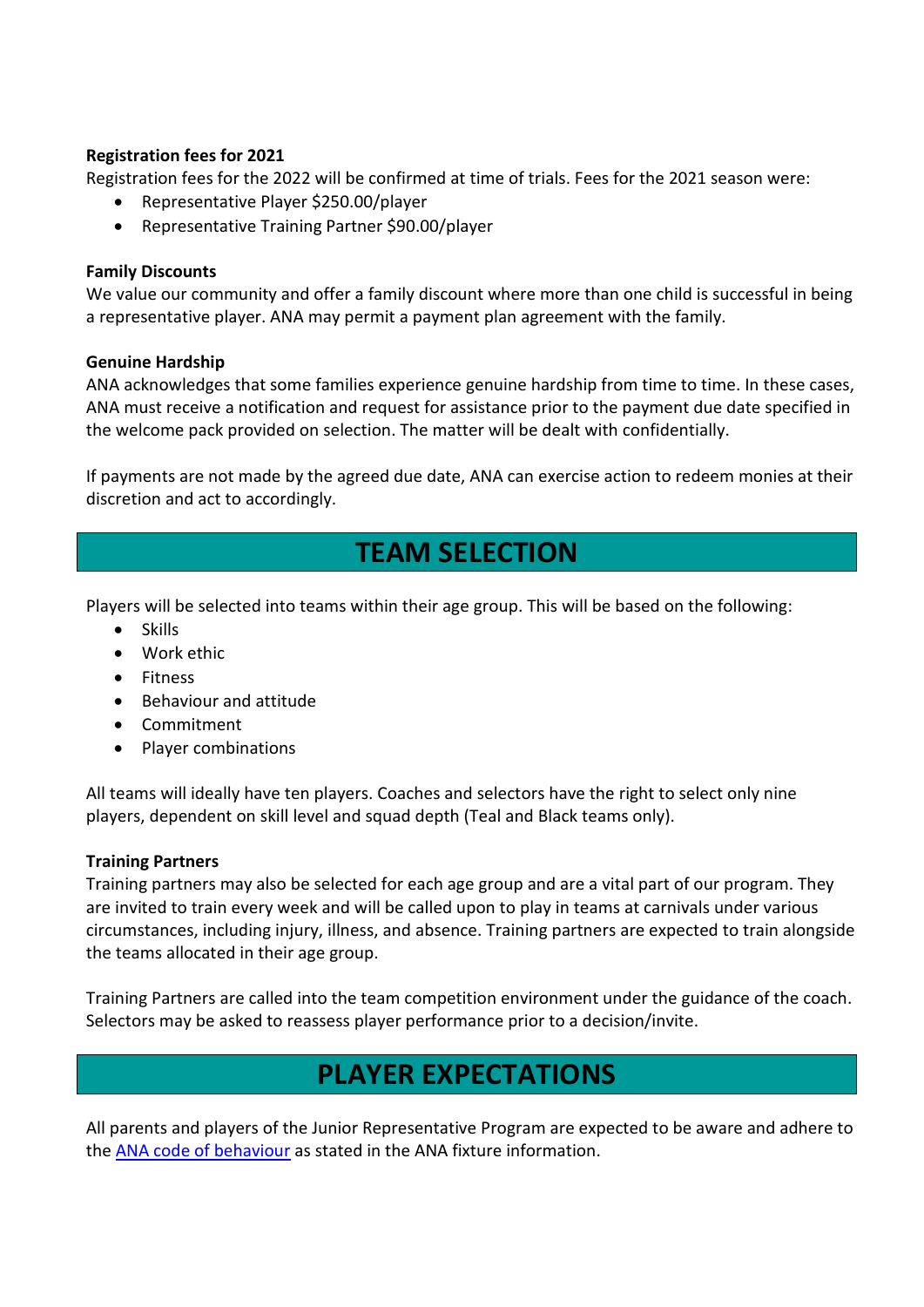As a part of the Junior Representative Program, we encourage all players to perform at their best. All participants are to be treated equally with a positive attitude in a competitive and friendly environment.

ANA players and training partners must:

- Have and display respect and co-operate with your coach and team manager.
- Show respect, support and encourage fellow members of your team.
- Work equally hard for yourself and/or your team your team's performance will benefit, so will you.
- Be a good sport. Applaud all good plays whether they be by your team or the opposition.
- Compete by the rules and always abide by and respect all officials.
- Commit to attend all training and fitness sessions as required by the coach.
- Notify the Coach in advance of any absences stating reasons. If necessary, you may consult the Junior Representative Convenor for guidance.
- Wear the correct Rep Team or Rep Train on Squad uniforms.
- Support all association fundraising activities.
- Commit to attend all Rep Carnivals entered in to.
- Play for the fun of it, and not just to please parents and coaches.

## **PARENT EXPECTATIONS**

All parents and players of the Junior Representative Program are expected to be aware and adhere to the [ANA code of behaviour](http://www.randwicknetball.com.au/wp-content/uploads/2015/11/2017-fixtures-information.pdf) as stated in the ANA fixture information.

As parents/guardians of Junior Representative Program participants, we encourage a positive and supportive attitude in a competitive and friendly environment. All ANA players and training partners will be treated equally.

We (ANA) expect parents and guardians to behave in a fair and reasonable manner in line with the following expectations:

- Commit to taking your child to every training session, carnival and the ACT Junior Championships.
- Ensure you child adheres to the ANA Player Expectations.
- Respect and support the coach, team manager, ANA committee, team members, ANA squad members, opposition teams and fellow parents.
- Respect umpires and their decisions.
- Assist with various roles at carnivals and support all association fundraising activities.

## **TRAINING**

All training sessions are **compulsory**. Each team trains at least once a week. Further information on the training schedule will be provided in the Welcome Pack.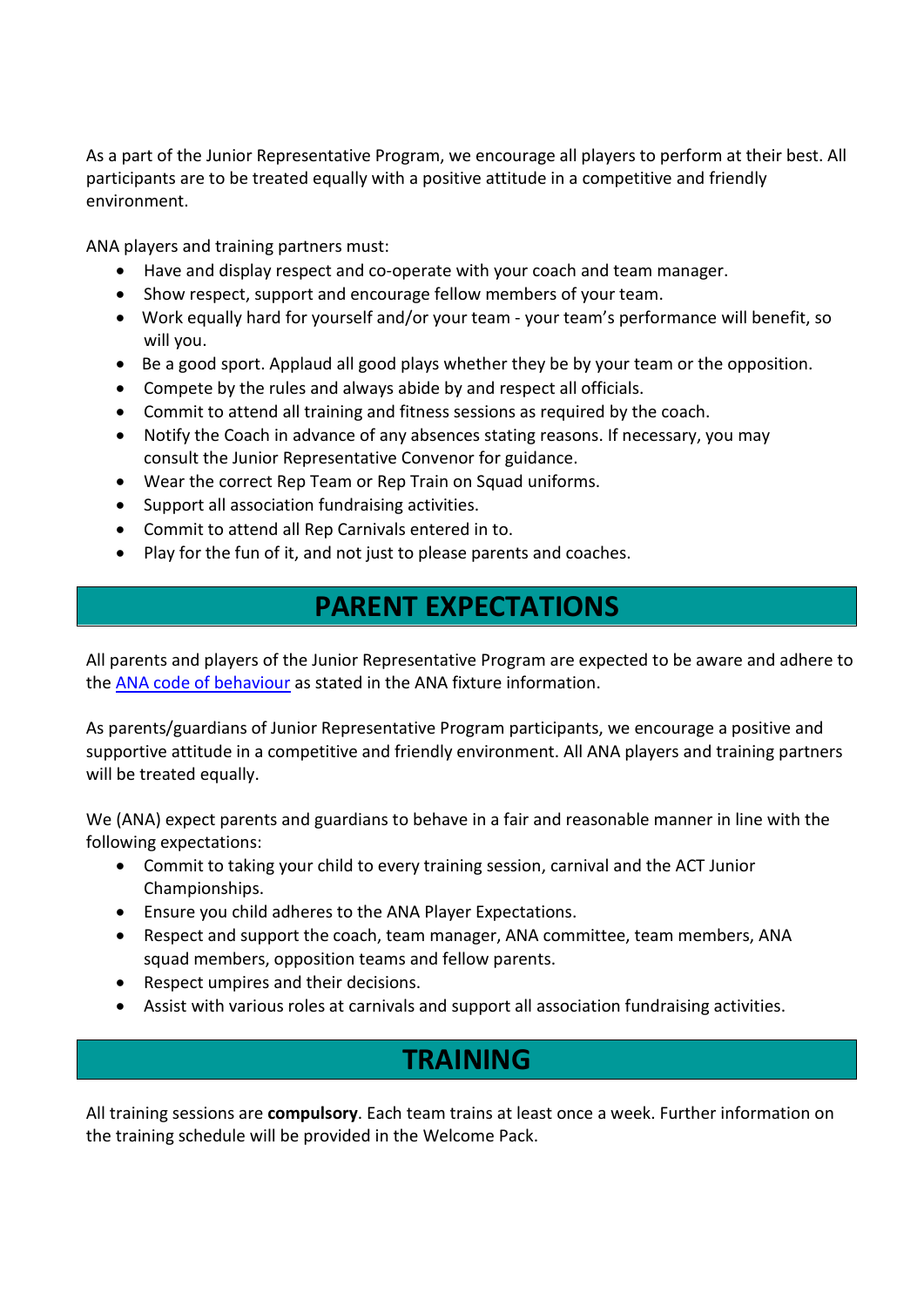Players will be expected to train in the following attire:

- ANA training shirt or hoodie (weather dependent)
- Black shorts, leggings or tracksuit pants
- Sun visor and sun protection (weather dependent)
- Good quality netball shoes.
- Hair must be tied back and out of the eyes.

No jewelry or items of clothing (not included) in the above list are to be worn.

#### **Specialist Clinics**

From time to time, ANA will run specialist skills clinics exclusively for their Rep players. These clinics will be at no cost to the players and are compulsory to attend.

## **CARNIVALS**

ANA is planning to attend various carnivals during the 2022 representative season. Carnivals are generally an all-day commitment, often playing 5-10 short games, and are a fantastic opportunity to play against other strong representative teams, revise skills, practice team strategies and are excellent for team bonding.

All teams will be entered into ACT district association carnivals during the season. Additional interstate carnivals may be entered based on availability of players/coaches and travel restrictions in place (if any). It is not guaranteed that all age divisions will travel to interstate carnivals.

Carnival entries will be announced once confirmed by Junior Representative Programs in the ACT and NSW (where applicable).

## **ACT JUNIOR CHAMPIONSHIPS**

The culmination of the Junior Representative season is the ACT Junior Championships (Junior Champs). Junior Champs sees all ACT District Representative Programs compete for the title of Junior Champion in all respective age groups.

ACT Junior Champs are played over two days at ACT Netball Centre in Lyneham. Age groups are split across separate weekends, scheduled and managed by Netball ACT.

ANA teams will be entered into Junior Champs, based on skill level and performance outcomes. As an association our goal is to get into the Grand Final for each divisional age group competition.

Whilst we will seek to challenge our representative teams, it is not our aim to see players discouraged by competing in divisions above their skill level and confidence.